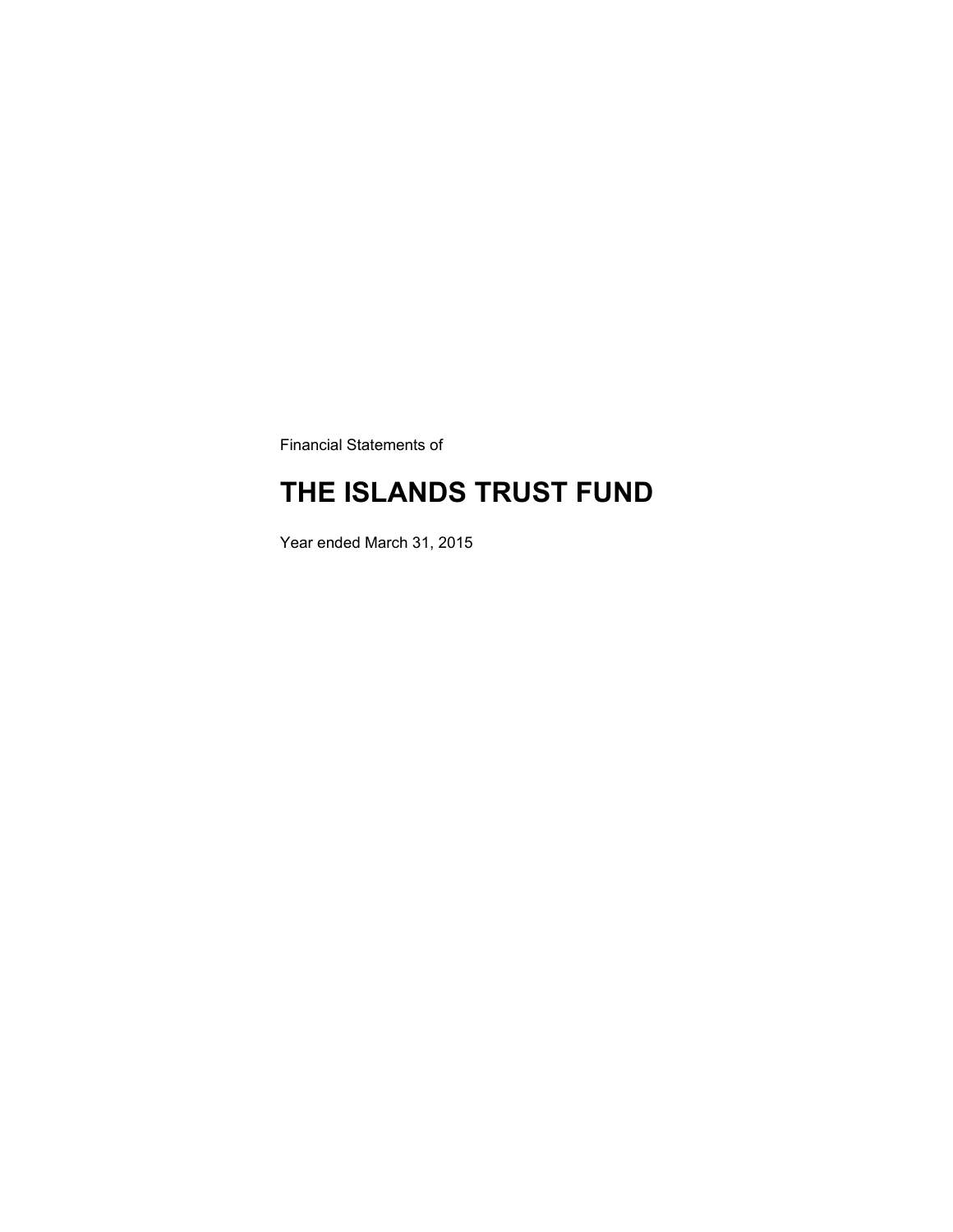

KPMG LLP St. Andrew's Square II 800-730 View Street Victoria BC V8W 3Y7 Canada

Telephone (250) 480-3500 Telefax (250) 480-3539 Internet www.kpmg.ca

### **INDEPENDENT AUDITORS' REPORT**

*To the Trustees of the Islands Trust Fund Board, the Trustees of the Islands Trust Council and the Minister of Community, Sport and Cultural Development* 

We have audited the accompanying financial statements of The Islands Trust Fund, which comprise the statement of financial position as at March 31, 2015, the statements of operations, changes in fund balances and cash flows for the year then ended, and notes, comprising a summary of significant accounting policies and other explanatory information.

#### *Management's Responsibility for the Financial Statements*

Management is responsible for the preparation and fair presentation of these financial statements in accordance with Canadian public sector accounting standards, and for such internal control as management determines is necessary to enable the preparation of financial statements that are free from material misstatement, whether due to fraud or error.

#### *Auditors' Responsibility*

Our responsibility is to express an opinion on these financial statements based on our audit. We conducted our audit in accordance with Canadian generally accepted auditing standards. Those standards require that we comply with ethical requirements and plan and perform the audit to obtain reasonable assurance about whether the financial statements are free from material misstatement.

An audit involves performing procedures to obtain audit evidence about the amounts and disclosures in the financial statements. The procedures selected depend on our judgment, including the assessment of the risks of material misstatement of the financial statements, whether due to fraud or error. In making those risk assessments, we consider internal control relevant to the entity's preparation and fair presentation of the financial statements in order to design audit procedures that are appropriate in the circumstances, but not for the purpose of expressing an opinion on the effectiveness of the entity's internal control. An audit also includes evaluating the appropriateness of accounting policies used and the reasonableness of accounting estimates made by management, as well as evaluating the overall presentation of the financial statements.

We believe that the audit evidence we have obtained is sufficient and appropriate to provide a basis for our qualified audit opinion.

#### *Basis for Qualified Opinion*

In common with many charitable organizations, The Islands Trust Fund derives revenue from donations, the completeness of which is not susceptible to satisfactory audit verification. Accordingly, verification of these revenues was limited to the amounts recorded in the records of The Islands Trust Fund. Therefore, we were not able to determine whether as at March 31, 2015 and for the years ended March 31, 2015 and March 31, 2014, any adjustments might be necessary to revenue and excess of revenue over expenses reported in the statement of operations, statement of cash flows, statement of changes in fund balances and assets and fund balances reporting in the statement of financial position as at March 31, 2015 and fund balances reported in the statement of financial position. This caused us to qualify our audit opinion on the financial statements as at and for the year ended March 31, 2014.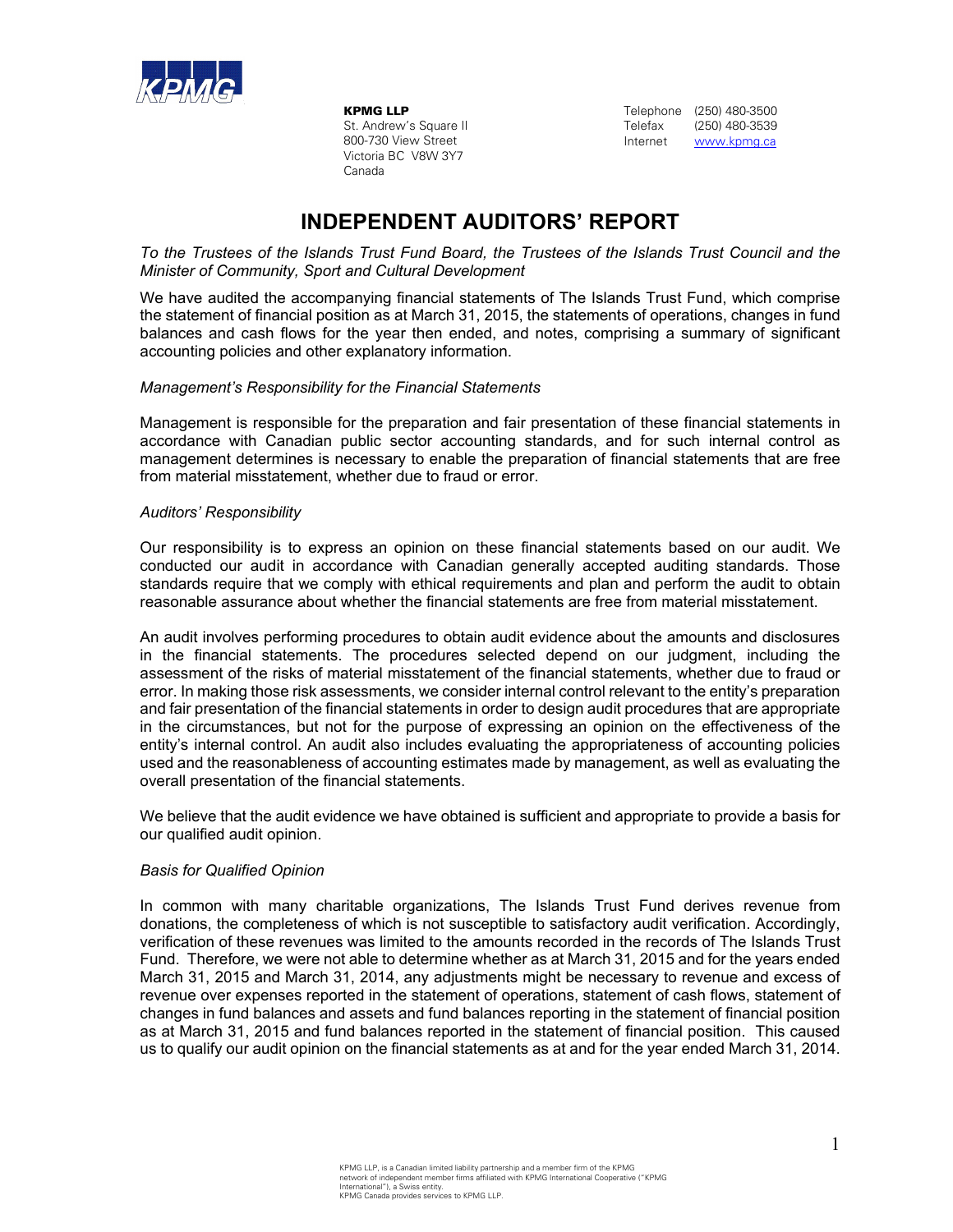

*Qualified Opinion* 

In our opinion, except for the possible effects of the matter described in the Basis for Qualified Opinion paragraph, the financial statements present fairly, in all material respects, the financial position of The Islands Trust Fund as at March 31, 2015, its results of operations and its cash flows for the year then ended in accordance with Canadian public sector accounting standards.

 $KPMG$  110

Chartered Accountants

July 20, 2015 Victoria, Canada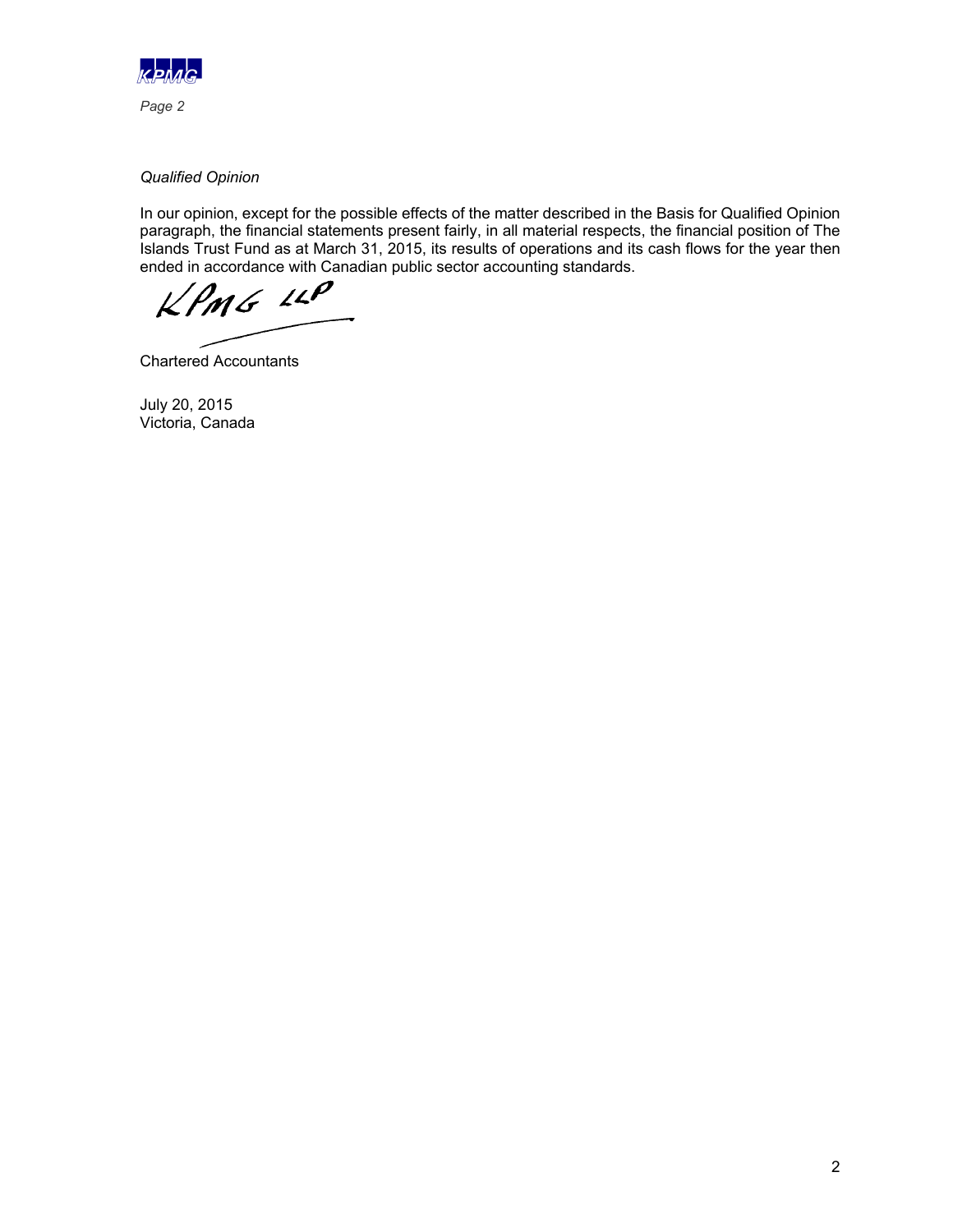Statement of Financial Position

March 31, 2015, with comparative information for 2014

|                                            | Opportunity  | Restricted    | Capital                  | Endowment       | 2015          | 2014          |
|--------------------------------------------|--------------|---------------|--------------------------|-----------------|---------------|---------------|
|                                            | Fund         | Fund          | Fund                     | Fund            | Total         | Total         |
|                                            |              |               |                          |                 |               | (Schedule 1)  |
| <b>Assets:</b>                             |              |               |                          |                 |               |               |
| Current assets:                            |              |               |                          |                 |               |               |
| Cash                                       | \$<br>31,510 | \$<br>219,213 | \$                       | \$              | \$<br>250,723 | \$<br>126,781 |
| Short-term investments (note 2)            |              | 158,653       |                          | 88,000          | 246,653       | 292,726       |
| Inventory of fundraising items             | 1,785        |               |                          |                 | 1,785         | 2,228         |
|                                            | 33,295       | 377,866       | $\overline{\phantom{0}}$ | 88,000          | 499,161       | 421,735       |
| Investments (note 3)                       |              | 60,212        |                          |                 | 60,212        |               |
| Land (notes 4 and 6)                       |              |               | 7,073,903                | 5,396,601       | 12,470,504    | 12,047,903    |
|                                            | \$<br>33,295 | \$<br>438,078 | \$<br>7,073,903          | \$5,484,601     | \$13,029,877  | \$12,469,638  |
| <b>Liabilities:</b>                        |              |               |                          |                 |               |               |
| <b>Current liabilities:</b>                |              |               |                          |                 |               |               |
| Accounts payable                           | \$           | \$<br>1,024   | \$                       | \$              | \$<br>1,024   | \$            |
| <b>Fund Balances</b>                       |              |               |                          |                 |               |               |
| Unrestricted                               | 33,295       |               |                          |                 | 33,295        | 34,056        |
| Investment in land (note 4)                |              |               | 7,073,903                |                 | 7,073,903     | 7,073,903     |
| Internally restricted (note 5)             |              | 32,697        |                          |                 | 32,697        | 16,160        |
| Externally restricted (note 5)             |              | 404,357       |                          |                 | 404,357       | 283,519       |
| Restricted for endowment purposes (note 6) |              |               |                          | 5,484,601       | 5,484,601     | 5,062,000     |
|                                            | 33,295       | 437,054       | 7,073,903                | 5,484,601       | 13,028,853    | 12,469,638    |
|                                            | \$<br>33,295 | \$<br>438,078 | \$<br>7,073,903          | \$<br>5,484,601 | \$13,029,877  | \$12,469,638  |

The accompanying notes are an integral part of these financial statements.

Approved by the Trust Fund Board:

Tony Law Board member sus Un

Board member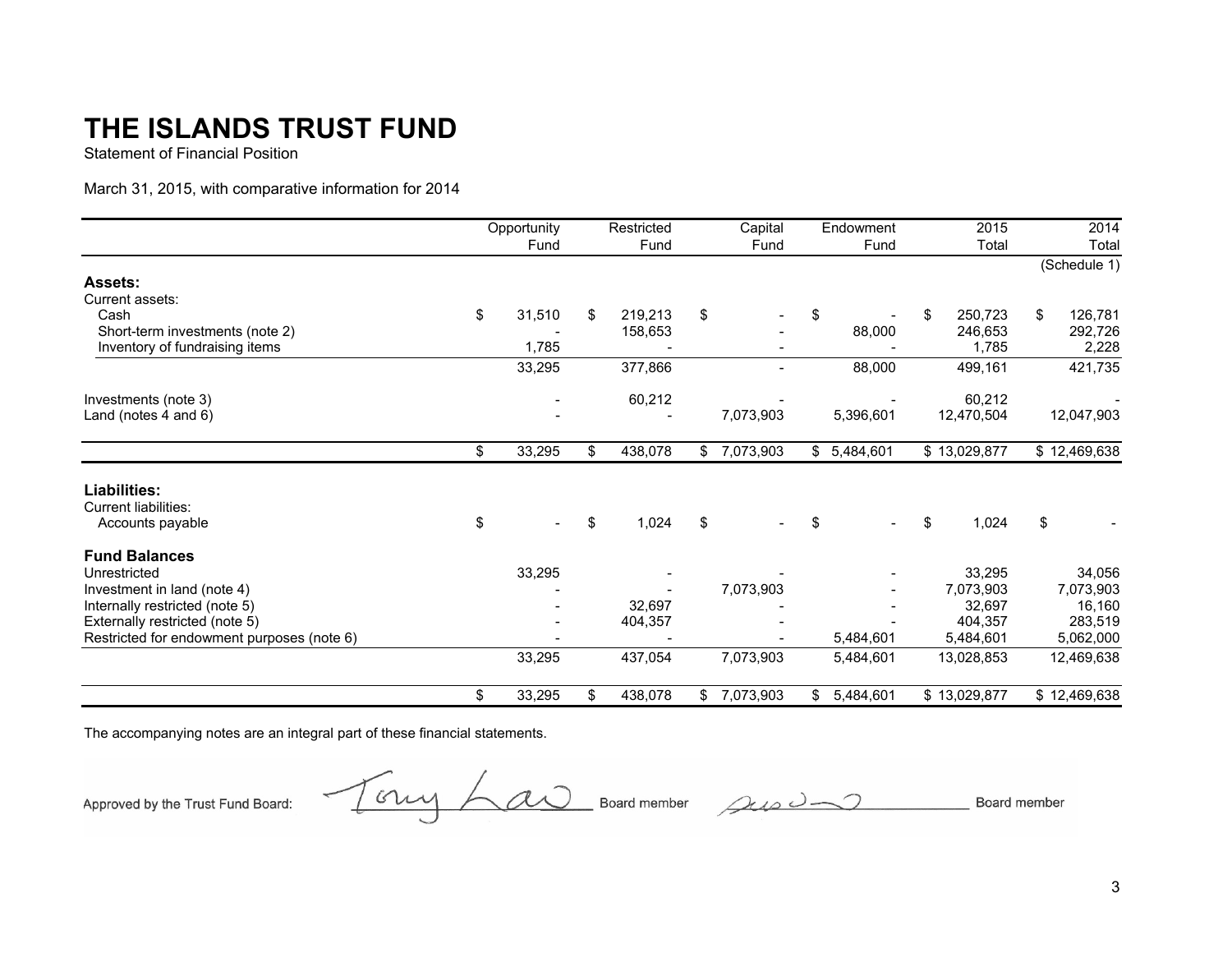Statement of Operations

### Year ended March 31, 2015, with comparative information for 2014

|                                              | Opportunity | Restricted    | Capital                  | Endowment                |     | 2015    |    | 2014         |
|----------------------------------------------|-------------|---------------|--------------------------|--------------------------|-----|---------|----|--------------|
|                                              | Fund        | Fund          | Fund                     | Fund                     |     | Total   |    | Total        |
|                                              |             |               |                          |                          |     |         |    | (Schedule 2) |
| Revenue:                                     |             |               |                          |                          |     |         |    |              |
| Donations:                                   |             |               |                          |                          |     |         |    |              |
| Cash                                         | \$<br>2,805 | \$<br>134,605 | \$                       | \$                       | \$  | 137,410 | S. | 30,422       |
| Land                                         |             |               | $\overline{\phantom{0}}$ | 401,040                  |     | 401,040 |    | 427,000      |
| Grants                                       |             | 3,758         | $\overline{\phantom{0}}$ |                          |     | 3,758   |    | 3,416        |
| Rental income                                |             | 10,200        |                          |                          |     | 10,200  |    | 10,200       |
| Investment income                            | 87          | 15,796        | $\overline{\phantom{a}}$ | $\overline{\phantom{a}}$ |     | 15,883  |    | 17,524       |
| Sale of fundraising items                    | 613         |               | $\overline{\phantom{0}}$ | $\overline{\phantom{0}}$ |     | 613     |    | 126          |
|                                              | 3,505       | 164,359       | $\overline{\phantom{a}}$ | 401,040                  |     | 568,904 |    | 488,688      |
| <b>Expenses:</b>                             |             |               |                          |                          |     |         |    |              |
| Repairs and maintenance - Alton property     |             | 5,423         | -                        |                          |     | 5,423   |    | 126          |
| Cost of sales of fundraising items           | 443         |               |                          |                          |     | 443     |    | 60           |
| Bank charges                                 | 23          |               |                          |                          |     | 23      |    | 109          |
| Donations to conservancy groups              | 3,800       |               | $\overline{\phantom{a}}$ |                          |     | 3,800   |    | 19,300       |
|                                              | 4,266       | 5,423         | $\overline{\phantom{a}}$ | $\overline{\phantom{a}}$ |     | 9,689   |    | 19,595       |
| Excess (deficiency) of revenue over expenses | \$<br>(761) | \$<br>158,936 | \$                       | \$<br>401,040            | \$. | 559,215 |    | 469,093      |

The accompanying notes are an integral part of these financial statements.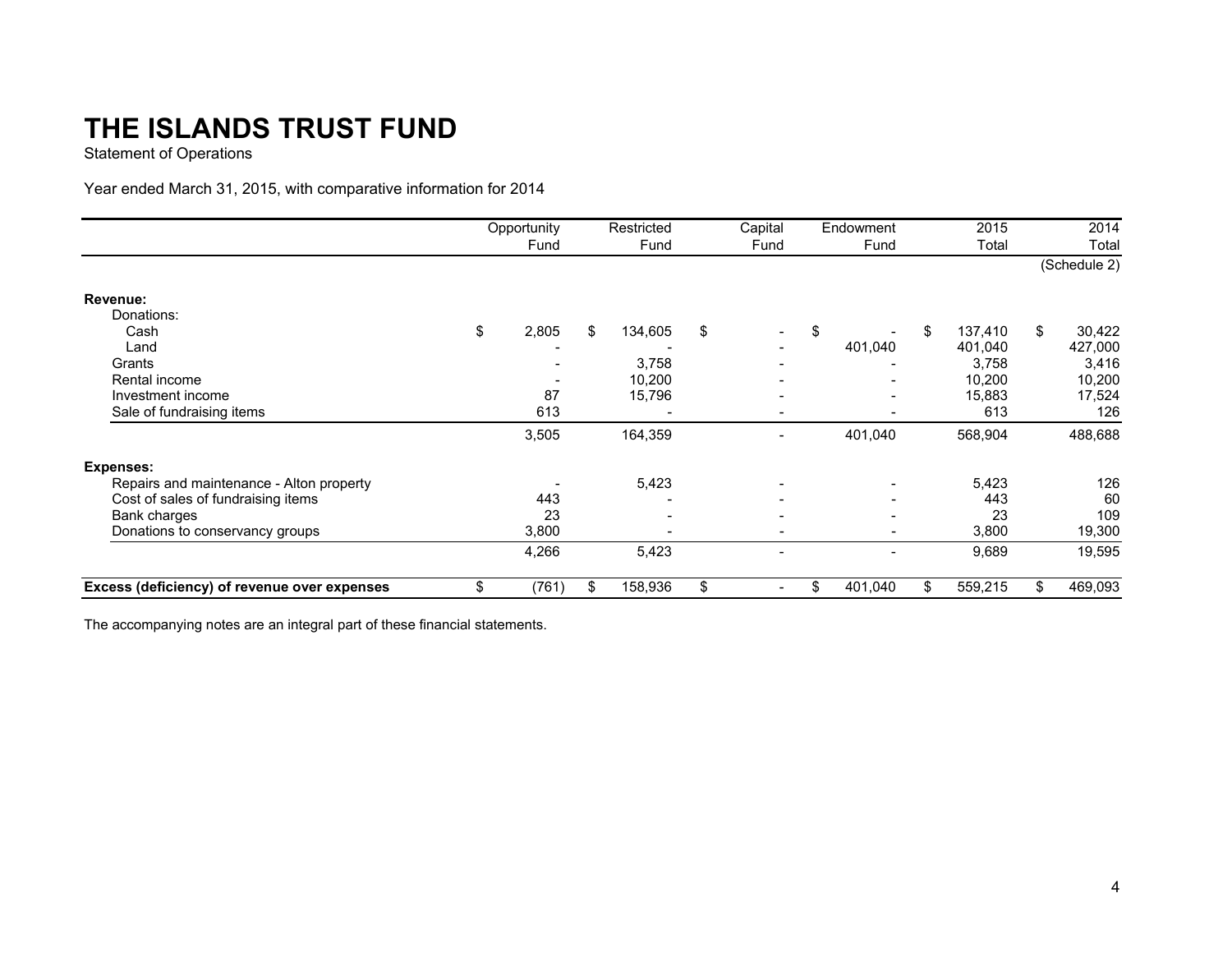Statement of Changes in Fund Balances

Year ended March 31, 2015, with comparative information for 2014

|                                              | Opportunity |                          | Restricted |           | Capital |                          | Endowment |           |              |
|----------------------------------------------|-------------|--------------------------|------------|-----------|---------|--------------------------|-----------|-----------|--------------|
|                                              |             | Fund                     |            | Fund      |         | Fund                     |           | Fund      | Total        |
| Fund balances, March 31, 2013                | \$          | 43,900                   | \$         | 247.742   | \$.     | 6.856.903                | \$        | 4,852,000 | \$12,000,545 |
| Excess (deficiency) of revenue over expenses |             | (9,844)                  |            | 51,937    |         | 217,000                  |           | 210.000   | 469,093      |
| Fund balances, March 31, 2014                |             | 34,056                   |            | 299,679   |         | 7,073,903                |           | 5,062,000 | 12,469,638   |
| Excess (deficiency) of revenue over expenses |             | (761)                    |            | 158,936   |         | $\overline{\phantom{a}}$ |           | 401.040   | 559,215      |
| Interfund transfer (note 7)                  |             | $\overline{\phantom{a}}$ |            | (21, 561) |         | $\overline{\phantom{0}}$ |           | 21,561    |              |
| Fund balances. March 31, 2015                | \$          | 33.295                   | \$         | 437.054   | \$.     | 7.073.903                | \$.       | 5.484.601 | \$13.028.853 |

The accompanying notes are an integral part of these financial statements.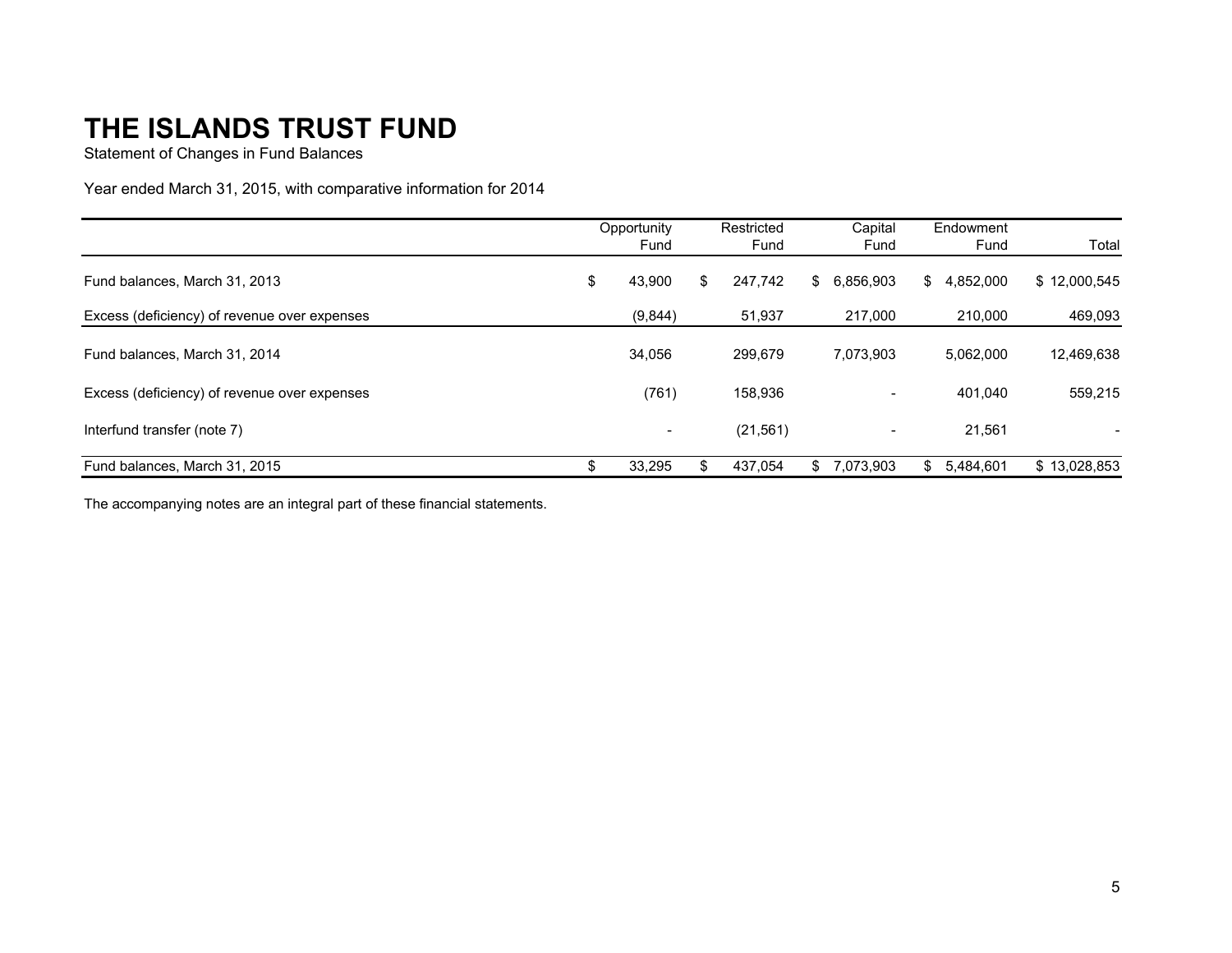Statement of Cash Flows

Year ended March 31, 2015, with comparative information for 2014

|                                                    | 2015          | 2014          |
|----------------------------------------------------|---------------|---------------|
| Cash provided by (used in):                        |               |               |
| <b>Operating activities:</b>                       |               |               |
| Excess of revenue over expenses                    | \$<br>559,215 | \$<br>469,093 |
| Item not involving cash:                           |               |               |
| Donation of land                                   | (401, 040)    | (427,000)     |
| Changes in non-cash operating working capital:     |               |               |
| Inventory of fundraising items<br>Accounts payable | 443<br>1,024  | 60            |
|                                                    | 159,642       | 42,153        |
|                                                    |               |               |
| <b>Capital activities:</b>                         |               |               |
| Cash paid to acquire land                          | (21, 561)     |               |
| <b>Investing activities:</b>                       |               |               |
| Decrease (increase) in short-term investments      | 47,536        | (17, 229)     |
| Increase in long-term investments                  | (61, 675)     |               |
|                                                    | (14, 139)     | (17, 229)     |
|                                                    |               |               |
| Increase in cash                                   | 123,942       | 24,924        |
| Cash, beginning of year                            | 126,781       | 101,857       |
| Cash, end of year                                  | \$<br>250,723 | \$<br>126,781 |

The accompanying notes are an integral part of these financial statements.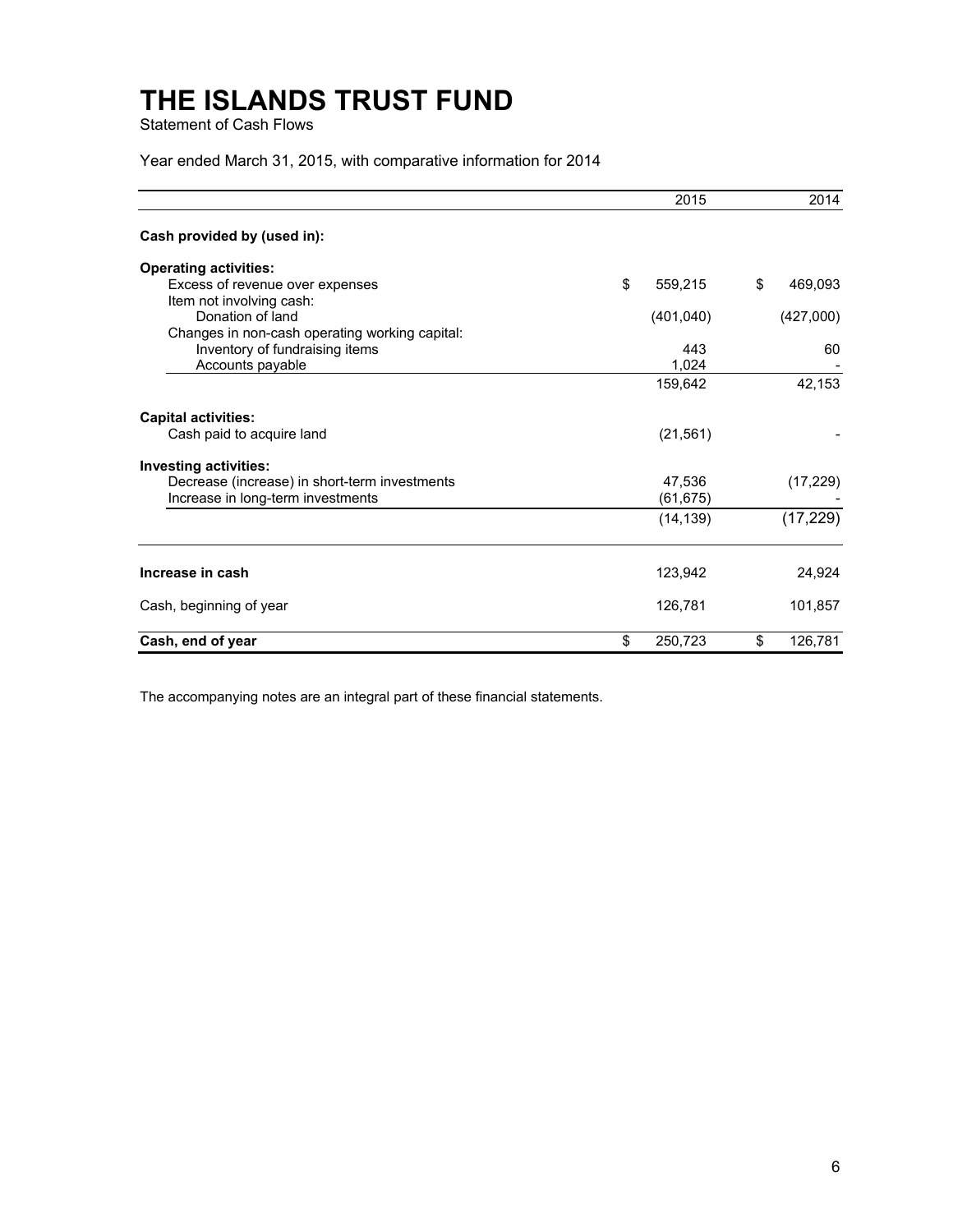Notes to Financial Statements

Year ended March 31, 2015

The Islands Trust (the "Trust") is incorporated under The Islands Trust Act of British Columbia (as amended). The objectives of the Trust are to preserve and protect the Trust area and its unique amenities and environment for the benefit of the residents of the Trust area and of the Province generally.

The Islands Trust Fund (the "Trust Fund") is also incorporated under The Islands Trust Act of British Columbia and is empowered to accept donations, grants and bequests on behalf of the Trust and to hold land and other property in compliance with a Trust Fund plan approved by the Ministry of Community, Sport and Cultural Development.

The Trust Fund is administered by the Trust and for financial reporting purposes, the Trust and the Trust Fund are reported on separately. The Trust Fund's annual expenses are funded by and reported as part of the Trust in accordance with The Islands Trust Act. These financial statements present the financial position and changes in fund balances of the Trust Fund.

#### **1. Significant accounting policies:**

The financial statements have been prepared in accordance with Canadian Public Sector Accounting Standards including the 4200 standards for government not-for-profit organizations:

(a) Fund accounting:

The Trust Fund follows the restricted fund method of accounting for contributions.

The Opportunity Fund reports unrestricted resources.

The Restricted Fund reports the assets, liabilities, revenue and expenses related to internally and externally restricted assets.

The Capital Fund reports the assets, liabilities, revenue and expenses related to the Trust Fund's capital assets.

The Endowment Fund reports resources that are contributed for endowment purposes.

(b) Financial instruments:

Financial instruments are recorded at fair value on initial recognition. Derivative instruments and equity instruments that are quoted in an active market are reported at fair value. All other financial instruments are subsequently recorded at cost or amortized cost unless management has elected to carry the instruments at fair value. Management has elected to record all investments at fair value as they are managed and evaluated on a fair value basis.

Unrealized changes in fair value are recognized in the statement of remeasurement gains and losses until they are realized, when they are transferred to the statement of operations.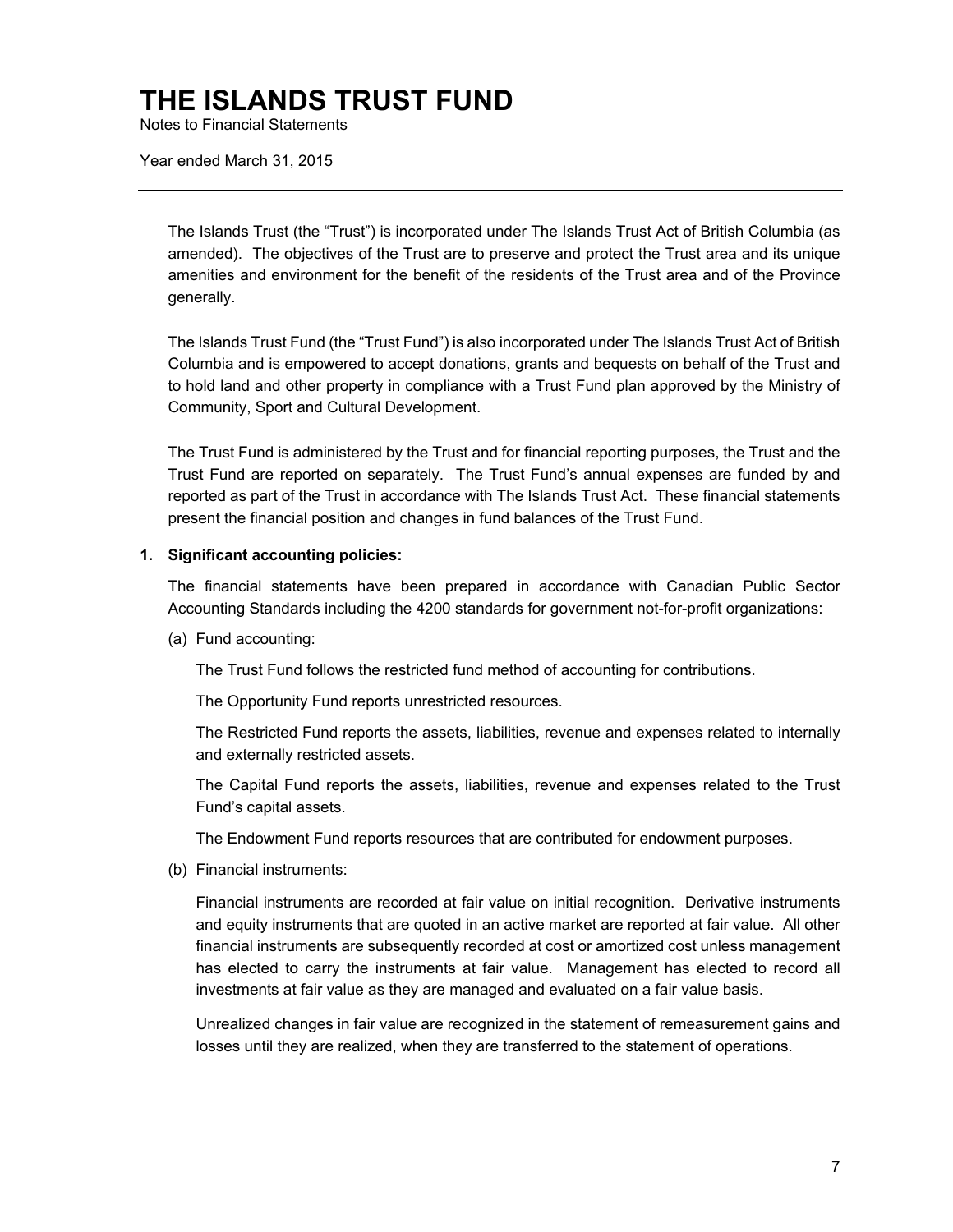Notes to Financial Statements

Year ended March 31, 2015

#### **1. Significant accounting policies (continued):**

(b) Financial instruments (continued):

Transaction costs incurred on the acquisition of financial instruments measured subsequently at fair value are expensed as incurred. All other financial instruments are adjusted by transaction costs incurred on acquisition and financing costs, which are amortized using the straight-line method.

All financial assets are assessed for impairment on an annual basis. When a decline is determined to be other than temporary, the amount of the loss is reported in the statement of operations and any unrealized gain is adjusted through the statement of remeasurement gains and losses. When the asset is sold, the unrealized gains and losses previously recognized in the statement of remeasurement gains and losses are reversed and recognized in the statement of operations. During the years presented, there are no unrealized gains and losses, and as a result, no statement of remeasurement gains and losses has been included in these financial statements. All investments held by the Trust Fund are classified as Level 2 investments for fair value measurement and there were no changes in classification in the years presented.

(c) Land:

Purchased land is recorded at cost. Contributed land is recorded at estimated fair value at the date of contribution.

(d) Revenue recognition:

Restricted contributions are recorded as revenue of the appropriate restricted fund when received or receivable, if the amount can be reasonably estimated and collection is reasonably assured.

Unrestricted contributions are recorded as revenue of the Opportunity Fund in the year received or receivable if the amount can be reasonably estimated and collection is reasonably assured.

Contributions for endowment are recorded as revenue in the Endowment Fund balance.

Interest income earned on Endowment Fund resources is restricted for the purpose of maintaining certain specified property and is recorded in the Restricted Fund. Interest income of internally restricted funds is recorded as revenue of the Restricted Fund. Other interest income is recorded as revenue of the Opportunity Fund when earned.

All other forms of income are recorded as revenue of the Opportunity Fund when received or receivable.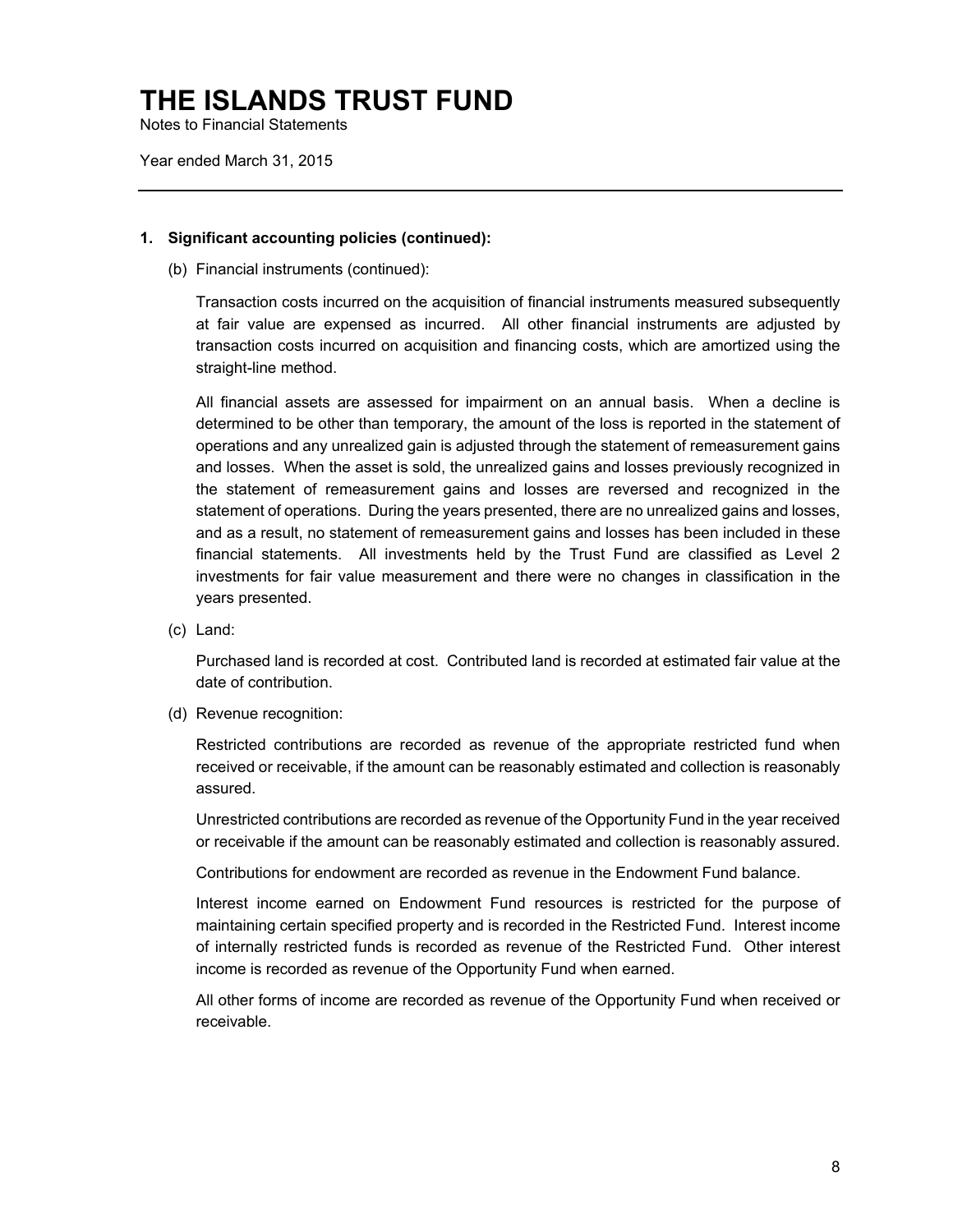Notes to Financial Statements

Year ended March 31, 2015

#### **1. Significant accounting policies (continued):**

(e) Liability for contaminated sites:

A liability for contaminated sites is recognized when a site is not in productive use and the following criteria are met:

i) an environmental standard exists;

ii) contamination exceeds the environmental standard;

iii) the Trust is directly responsible or accepts responsibility;

iv) it is expected that future economic benefits will be given up; and

v) a reasonable estimate of the amount can be made.

The liability is recognized as management's estimate of the cost of post-remediation including operation, maintenance and monitoring that are an integral part of the remediation strategy for a contaminated site.

(f) Use of estimates:

The preparation of financial statements in conformity with Canadian generally accepted accounting principles requires management to make estimates and assumptions which affect the reported amounts of assets and liabilities and disclosures of contingent assets and liabilities at the date of the financial statements and the reported amounts of revenue and expenditures during the period. Significant estimates include assumptions used in estimating the fair value of contributed land at the date of contribution. Actual results could differ from those estimates.

(g) Comparative figures:

Certain comparative information has been reclassified to conform with the financial statement presentation for the current year.

(h) Adoption of new accounting policy:

On April 1, 2014, the Trust Fund adopted PS 3260 Liability for Contaminated Sites. The standard was applied on a retroactive basis to April 1, 2013 and did not result in any adjustments to financial liabilities, land or fund balances of the Trust Fund.

### **2. Short-term investments:**

Short-term investments consist of an endowment fund with the Victoria Foundation and Municipal Finance Authority of British Columbia ("MFA") Bond and Money Market Funds. Investments in MFA Funds are recorded at cost plus earnings reinvested in the funds.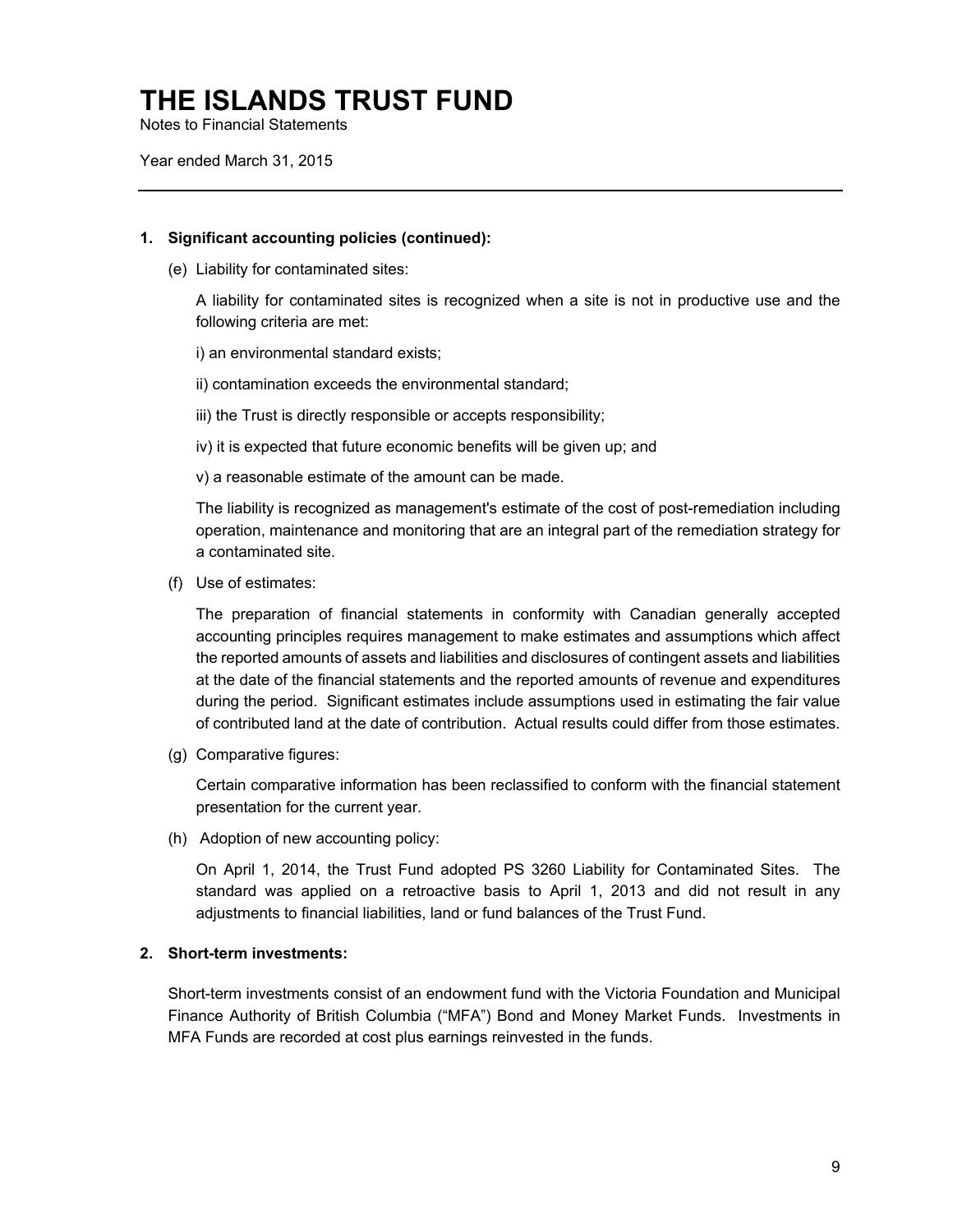Notes to Financial Statements

Year ended March 31, 2015

### **3. Investments:**

Investments consist of a guaranteed investment certificate that matures on April 16, 2019. It has an interest rate of 2.55%.

#### **4. Land:**

|                                                      | Acquisition |              |              |
|------------------------------------------------------|-------------|--------------|--------------|
|                                                      | date        | 2015         | 2014         |
|                                                      |             |              |              |
| Inner Island Nature Reserve, Denman Island           | 1992        | \$<br>70,000 | \$<br>70,000 |
| Coats Millstone Reserve, Gabriola Island             | 1994        | 100,000      | 100,000      |
| Medicine Beach Nature Sanctuary, North Pender Island | 1996        | 477,000      | 477,000      |
| Cunningham Reserve, Salt Spring Island               | 1994        | 265,000      | 265,000      |
| Deep Ridge Reserve, Salt Spring Island               | 1992        | 255,000      | 255,000      |
| Lower Mt. Erskine Nature Reserve, Salt Spring Island | 1996        | 284,000      | 284,000      |
| Kwel Nature Sanctuary, Lasqueti Island               | 1997        | 195,497      | 195,497      |
| Singing Woods Nature Reserve, Bowen Island           | 1999        | 157,000      | 157,000      |
| Trincomali Nature Sanctuary, Galiano Island          | 2001        | 242,406      | 242,406      |
| Horton Bayviary Nature Reserve, Mayne Island         | 2002        | 210,000      | 210,000      |
| Morrison Marsh Nature Reserve, Denman Island         | 2006        | 438,000      | 438,000      |
| Brigade Bay Bluffs Nature Reserve, Gambier Island    | 2006        | 150,000      | 150,000      |
| Long Bay Wetland Nature Reserve, Gambier Island      | 2006        | 305,000      | 305,000      |
| Elder Cedar Nature Reserve, Gabriola Island          | 2007        | 658,000      | 658,000      |
| Mount Artaban Nature Reserve, Gambier Island         | 2009        | 1,177,000    | 1,177,000    |
| Fairy Fen Nature Reserve, Bowen Island               | 2011        | 1,817,000    | 1,817,000    |
| Laughlin Lake Nature Reserve, Galiano Island         | 2013        | 56,000       | 56,000       |
| DL 58 Nature Reserve, Galiano Island                 | 2014        | 217,000      | 217,000      |
|                                                      |             |              |              |
|                                                      |             | \$7,073,903  | \$7,073,903  |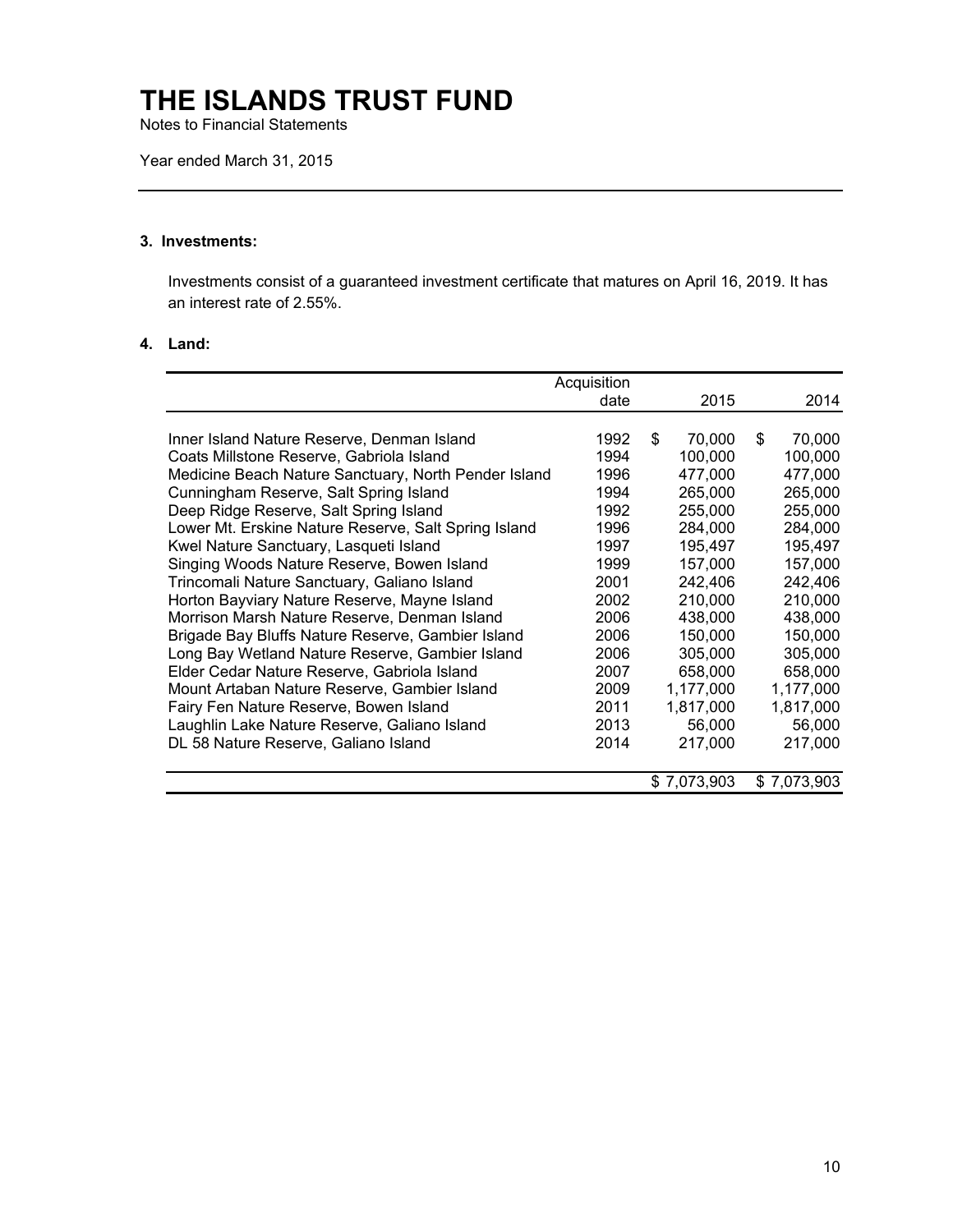Notes to Financial Statements

Year ended March 31, 2015

### **5. Restricted Fund balances:**

|                                         | 2015          | 2014          |
|-----------------------------------------|---------------|---------------|
| Internally restricted:                  |               |               |
| McFadden property                       | \$<br>32.697  | \$<br>16,160  |
| <b>Externally restricted:</b>           |               |               |
| Alton Nature Reserve - maintenance fund | 80,115        | 62,145        |
| Morrison Fund                           | 20,046        | 20,000        |
| Covenant Defense Fund                   | 62,617        | 60,974        |
| Lasqueti Acquisition Funds              | 31.761        | 30,875        |
| <b>Gambier Acquisition Fund</b>         | 113,602       | 109,525       |
| <b>Thetis Island Acquisition Fund</b>   | 96,216        |               |
|                                         | 404,357       | 283,519       |
|                                         | \$<br>437.054 | \$<br>299.679 |

The Covenant Defense Fund was previously named the Marilyn King – Covenant protection endowment.

#### **6. Restricted for endowment purposes:**

|                                                                               | Acquisition |              |              |
|-------------------------------------------------------------------------------|-------------|--------------|--------------|
|                                                                               | date        | 2015         | 2014         |
| Short-term investments:                                                       |             |              |              |
| Alton Nature Reserve - maintenance                                            | 2002        | 88,000<br>\$ | 88,000<br>\$ |
| Land:                                                                         |             |              |              |
| Lindsay Dickson Nature Reserve, Denman Island                                 | 2001        | 2,200,000    | 2,200,000    |
| Alton Nature Reserve, Salt Spring Island                                      | 2002        | 454.000      | 454,000      |
| McFadden Creek Nature Sanctuary, Salt Spring Island                           | 2015        | 422.601      |              |
| Properties acquired under the Federal Government<br>Ecological Gifts program: |             |              |              |
| Mt. Trematon Nature Reserve, Lasqueti Island                                  | 2006        | 320,000      | 320,000      |
| David Otter Nature Reserve, Bowen Island                                      | 2007        | 620,000      | 620,000      |
| John Osland Nature Reserve, Lasqueti Island                                   | 2012        | 890,000      | 890,000      |
| Valens Brook Nature Reserve, Denman Island                                    | 2013        | 280,000      | 280,000      |
| Burren's Acres Nature Reserve, Gabriola Island                                | 2014        | 210,000      | 210,000      |
|                                                                               |             | 5,396,601    | 4.974.000    |
| Total restricted for endowment purposes                                       |             | \$5,484,601  | \$5,062,000  |

Investment gains on endowment funds for the year of \$9,352 (2014 - \$14,064) have been recorded in the Restricted Fund.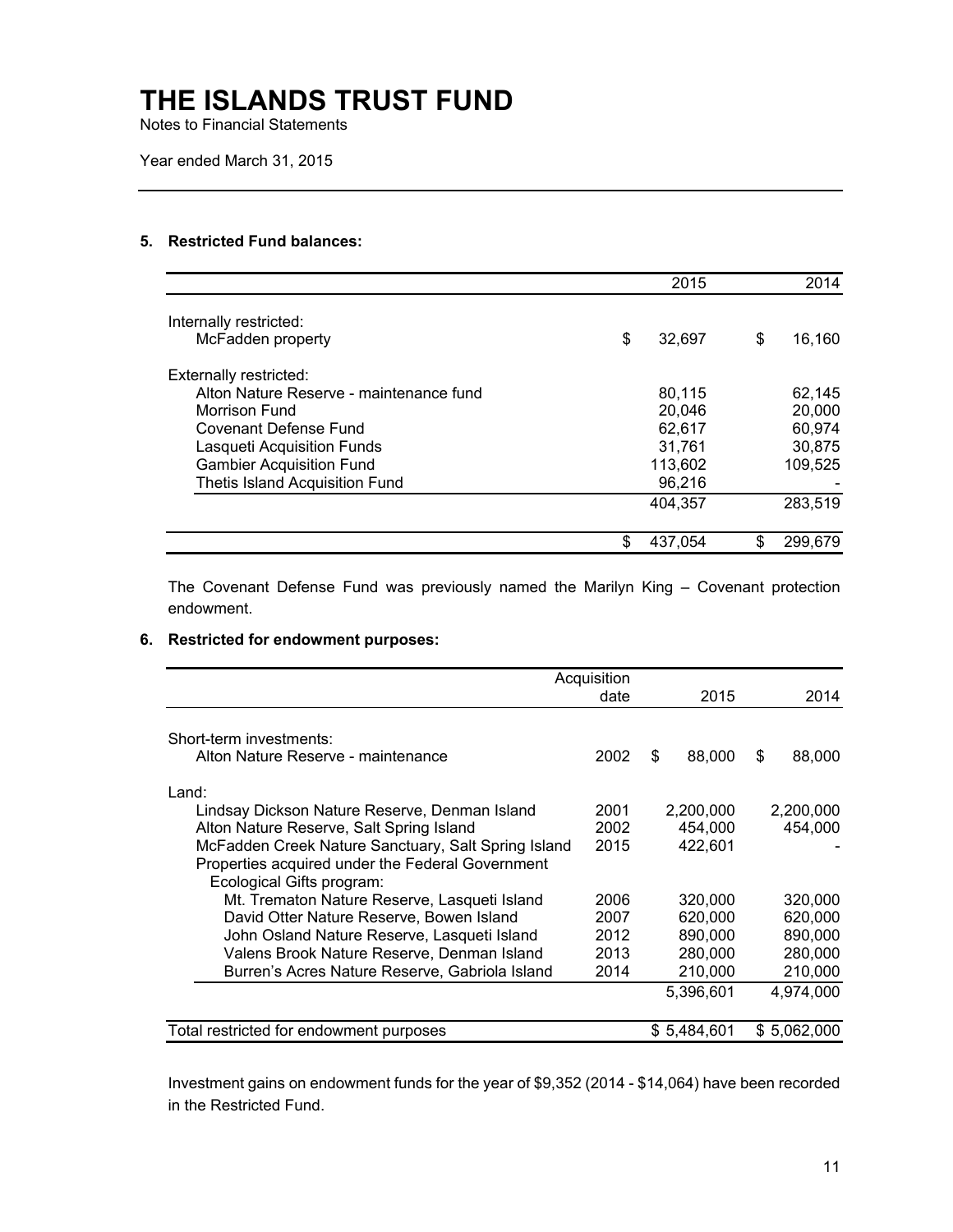Notes to Financial Statements

Year ended March 31, 2015

#### **6. Restricted for endowment purposes (continued):**

Two properties owned by the Trust Fund Board, the Lindsay Dickson property on Denman Island, and the Alton property on Salt Spring Island, were donated on the condition that the properties be used and managed in certain ways. The Lindsay Dickson property was donated "for so long as the land is used as a nature reserve for the use, benefit and enjoyment of the residents of B.C.". The Alton property is to be held, managed and preserved for its ecological environment and scenic features and not as a recreational park. The residence, gardens and driveway are to be preserved and managed for non-profit purposes.

In 2015, the McFadden Creek Nature Sanctuary on Salt Sprint Island was donated on the condition that the property was to be protected, preserved and maintained in its natural state.

In the event that these properties are not managed accordingly, the properties could revert to the Province of British Columbia in the case of the Lindsay Dickson Nature Reserve and the McFadden Creek Nature Sanctuary, and to the Executors of the donor's estate in the case of the Alton Nature Reserve.

Certain properties as listed in the preceding table were acquired under the Federal Government Ecological Gift program. Recipients of ecological gifts are responsible for maintaining the biodiversity and environmental heritage values of the property in perpetuity.

### **7. Interfund transfer:**

During the year, an interfund transfer of \$21,561 (2014 – nil) from the Restricted Fund to the Endowment Fund was made, representing cash paid to acquire the McFadden Creek Nature Sanctuary Land.

### **8. Related party:**

The Trust is related to the Trust Fund through the composition of the Trust Fund's Board. The Trust Fund's Board is comprised of three members from the Trust's Council and up to three members appointed by the Minister of Community, Sport and Cultural Development.

The Trust Fund's annual expenses are funded by and reported as part of the Trust in accordance with The Islands Trust Act. The expenses are summarized as follows:

|                                            |    | 2015                         | 2014                               |
|--------------------------------------------|----|------------------------------|------------------------------------|
| Operations<br>Board<br>Property management | \$ | 433,061<br>17,319<br>132,925 | \$<br>465,536<br>14,082<br>144,701 |
|                                            | S  | 583,305                      | 624,319                            |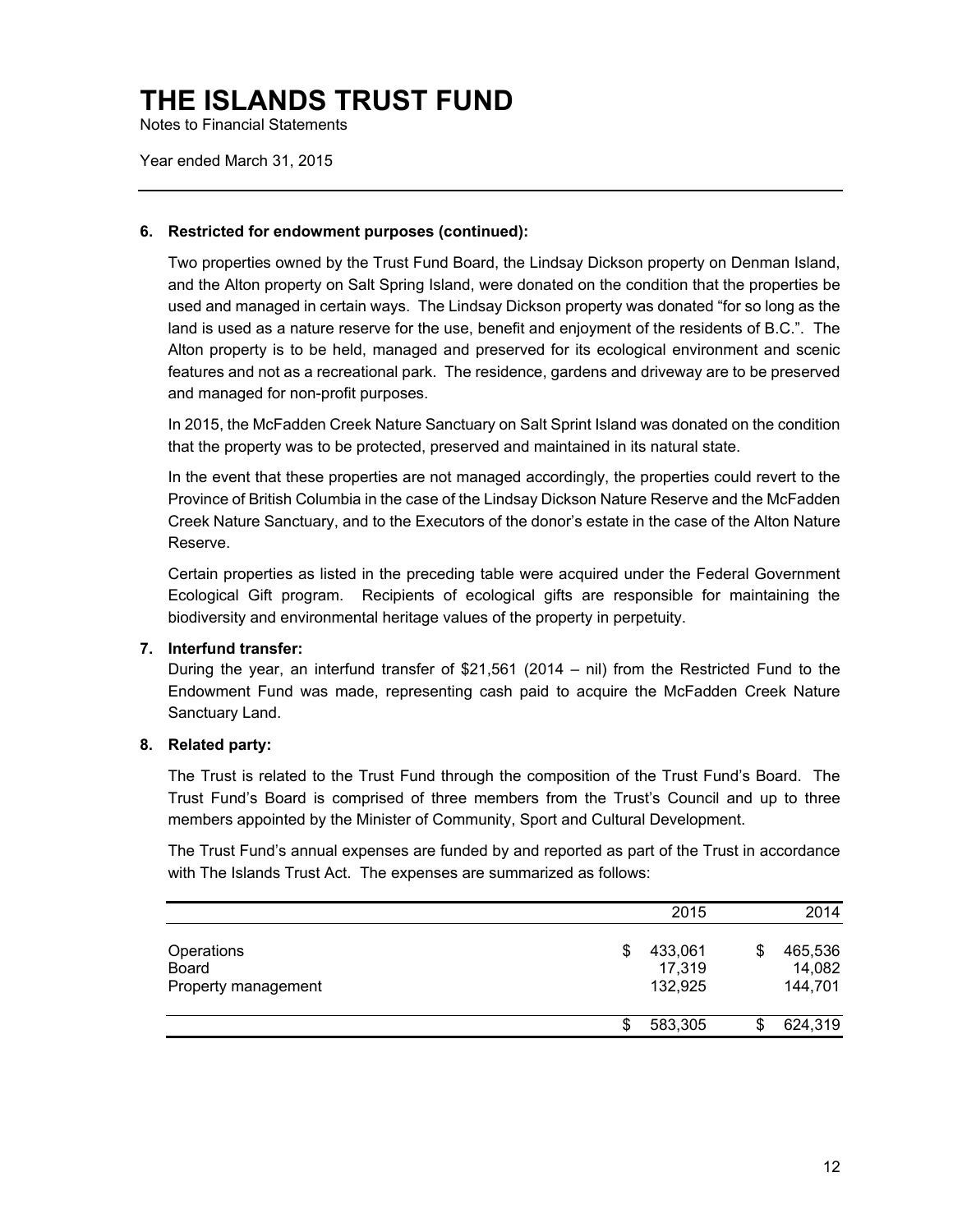Notes to Financial Statements

Year ended March 31, 2015

#### **9. Financial risks and concentration of risk:**

The Trust Fund's financial instruments consist of cash, short-term investments and accounts payable. It is management's opinion that the Trust Fund is not exposed to significant interest, currency or credit risk arising from these financial instruments. The maximum exposure to credit risk at March 31, 2015 is the carrying value of cash and short-term investments. The Trust Fund deals with creditworthy counterparties to mitigate credit risk. The Trust Fund manages its liquidity risk by monitoring its operating requirements. Interest rate risk is not significant due to the short term nature of investments held. There have been no significant changes to risk exposure in the years presented.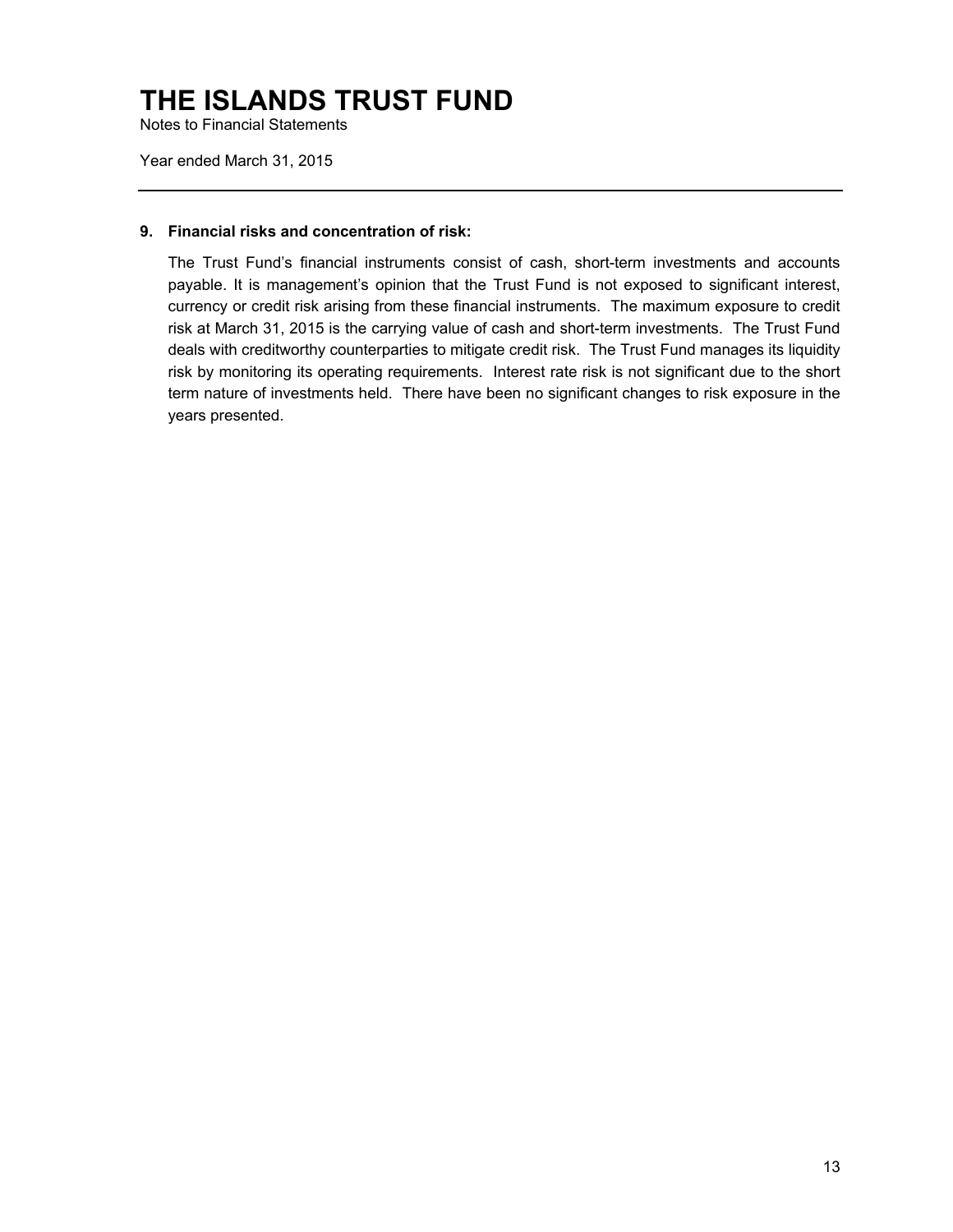Statement of Financial Position

Schedule 1

### March 31, 2014

|                                            | Opportunity  |    | Restricted               |    | Capital                  |    | Endowment |    | 2014         |  |
|--------------------------------------------|--------------|----|--------------------------|----|--------------------------|----|-----------|----|--------------|--|
|                                            | Fund         |    | Fund                     |    | Fund                     |    | Fund      |    | Total        |  |
| <b>Assets:</b>                             |              |    |                          |    |                          |    |           |    |              |  |
| Current assets:                            |              |    |                          |    |                          |    |           |    |              |  |
| Cash                                       | \$<br>31,828 | \$ | 94,953                   | \$ | $\overline{\phantom{a}}$ | \$ |           | \$ | 126,781      |  |
| Short-term investments                     |              |    | 204,726                  |    |                          |    | 88,000    |    | 292,726      |  |
| Inventory of fundraising items             | 2,228        |    |                          |    |                          |    |           |    | 2,228        |  |
|                                            | 34,056       |    | 299,679                  |    | $\blacksquare$           |    | 88,000    |    | 421,735      |  |
| Land (notes 3 and 5)                       |              |    | $\overline{\phantom{a}}$ |    | 7,073,903                |    | 4,974,000 |    | 12,047,903   |  |
|                                            | \$<br>34,056 | \$ | 299,679                  | \$ | 7,073,903                | \$ | 5,062,000 |    | \$12,469,638 |  |
| <b>Fund Balances</b>                       |              |    |                          |    |                          |    |           |    |              |  |
| Unrestricted                               | \$<br>34,056 | \$ |                          | \$ |                          | \$ |           | \$ | 34,056       |  |
| Investment in land (note 3)                |              |    |                          |    | 7,073,903                |    |           |    | 7,073,903    |  |
| Internally restricted (note 4)             |              |    | 16,160                   |    |                          |    |           |    | 16,160       |  |
| Externally restricted (note 4)             |              |    | 283,519                  |    |                          |    |           |    | 283,519      |  |
| Restricted for endowment purposes (note 5) |              |    |                          |    | $\overline{\phantom{0}}$ |    | 5,062,000 |    | 5,062,000    |  |
|                                            | \$<br>34,056 | \$ | 299,679                  | \$ | 7,073,903                | \$ | 5,062,000 |    | \$12,469,638 |  |